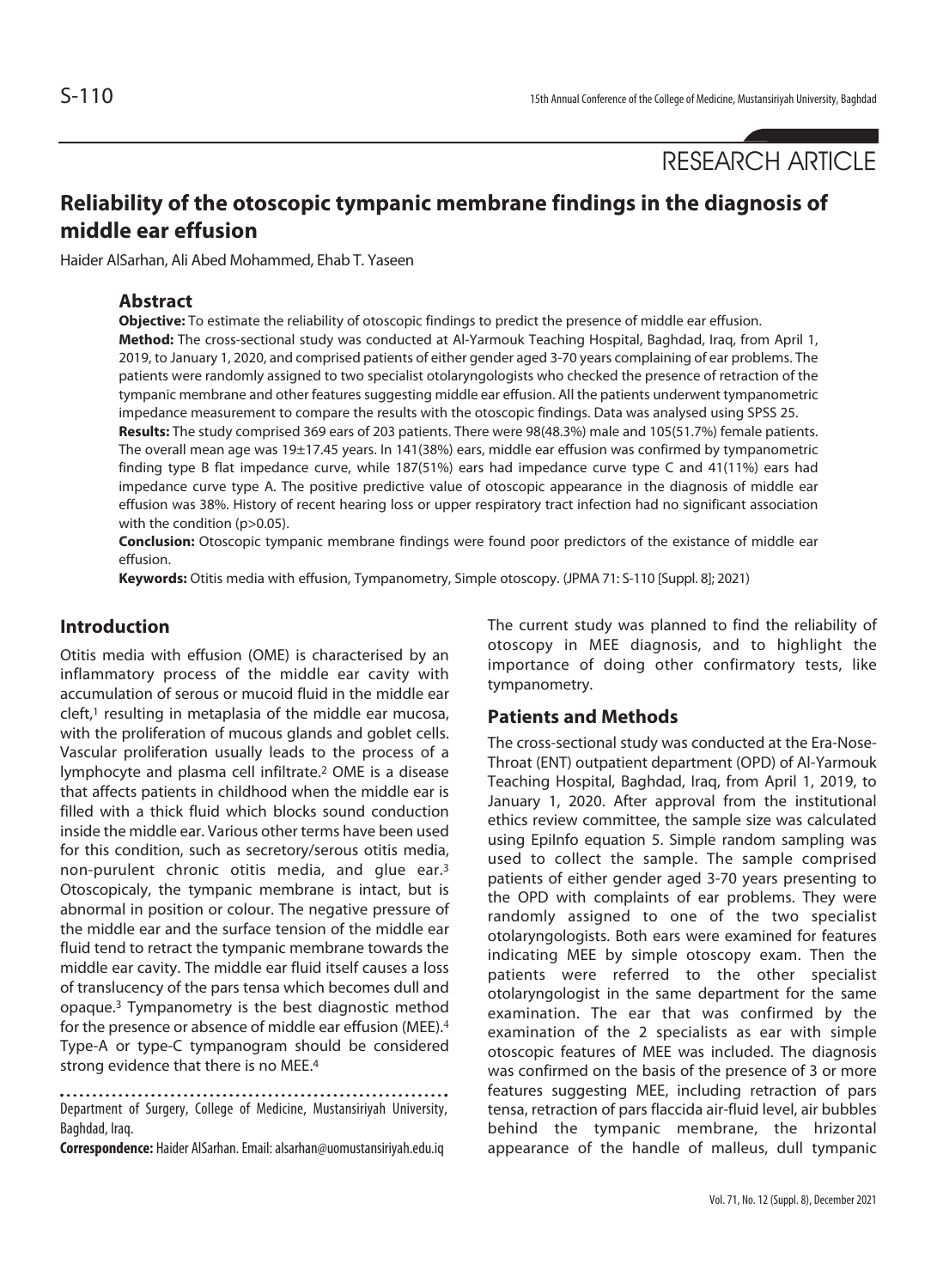membrane (pale colour with loss of shine), and shattering of the cone of light.

Accordingly for some patients one ear was included, while for other patients both ears were included.

Patients with history and examination suggesting any possibility of acute otitis media were excluded.

For all the ears included, a history of the presence of recent development of hearing loss (HL) in that specified ear was noted, and so was the history of recent upper respiratory tract infection (URTI) for all patients.

All the ears were investigated by tympanometry, and the impedance curve type was recorded. All the ears were tested by the same tympanometric device which had been calibrated within the preceding year by the manufacturer (Otowave 102-1; Amplivox, United Kingdom).

The positive predictive value (PPV) was calculated using the formula:

PPV = True positive (TP)  $\times$  100 / TP + false positive (FP).

Data was analysed using SPSS 25. Chi-square test was used as appropriate. P<0.05 was considered significant.

### **Results**

The study comprised 369 ears of 203 patients. There were 98(48.3%) male patients and 105(51.7%) female patients. The overall mean age was  $19\pm17.45$  years. In  $141(38%)$ ears, MEE was confirmed by tympanometric finding type-B flat impedance curve, while 187(51%) ears had impedance curve type-C and 41(11%) ears had impedance curve type-A. PPV of otoscopic appearance in the diagnosis of MEE was 38%.

**Table-1:** Incidence of recent upper respiratory tract infections (URTIs) in the study sample.

| <b>URTI</b> | <b>No URTI</b> |              |
|-------------|----------------|--------------|
| 41          | 62             |              |
| 28          | 72             |              |
| 69          | 134            | 203 patients |
|             |                |              |

MEE: Middle ear effusion.

**Table-2:** History of recent hearing loss (HL) in the ears included in the study.

|            | <b>HL</b> | No HL |          |
|------------|-----------|-------|----------|
| <b>MEE</b> | 83        | 58    |          |
| No MEE     | 112       | 116   |          |
| Total      | 195       | 174   | 369 ears |

MEE: Middle ear effusion.

History of recent HL (Table-1) or URTI (Table-2) had no significant association with MEE (p>0.05).

# **Discussion**

There are many clinical and audiological laboratory tests to prove the presence of MEE and the diagnosis of OME. The use of all or some of these methods is dependent on the availability, age of the patient, and development of the medical centre concerned. According to the American Academy of Otolaryngology, clinicians shoud look for MEE presence with pneumatic otoscopy during OME diagnosis and should obtain tympanometry when OME is suspected<sup>6</sup>. One study<sup>7</sup> showed that the combination of otomicroscopy, transient otoacoustic emissions, and 226Hz and 1kHz tympanometry together allowed OME diagnosis in young infants more accurately than each test alone. The current study was conducted to compare the finding of simple otoscopy with the result of tympanometry. Tympanometry was used because of its high sensitivity (85.85%), specificity (72.22%), PPV (94.44%) and overall accuracy (83.76%).8

In the current study, although each ear included was examined by two specialist otolaryngologists and both of them confirmed the presence of retraction and other MEE features, only 38% of the ears had impedance curve that proved the presence of effusion. The findings were in contrast to earlier findings<sup>9</sup> showing simple otoscopy as comparable to tympanometry in OME diagnosis. Limited sample size of the other study (n=82) might be reason for the different findings. A study<sup>7</sup> recommended the use of at least tympanometry to confirm the diagnosis, which supports the current findnigs. One study<sup>10</sup> reported that pneumatic otoscopy can be superior to tympanometry in detecting MEE, but in another study<sup>11</sup> tympanometry was superior to pneumatic otoscopy in childhood ear disease. Ammar Hadi et. al.<sup>12</sup> also reported that the use of both tympanometry and pneumatic otoscopy can increase the accuracy of the diagnosis of OME. Puhakka T. et. al.13 concluded that the high specificities and negative predictive values (NPVs) of tympanometry make it the best method to excluse MEE in children with respiratory infections.

Another laboratory testing suggested by many studies to confirm the presence of MEE as part of a disease process of OME, like spectral gradient acoustic reflectometry13 and distortion product otoacoustic emissions,<sup>14</sup> while others suggested the use of vestibular evoked myogenic potentials (VEMPs) in OME and the response after surgical aspiration (tympanocentesis).15 More recently, remote optical sensing was used to detect MEE by applying a laser beam directed on an infra-sonic stimulated